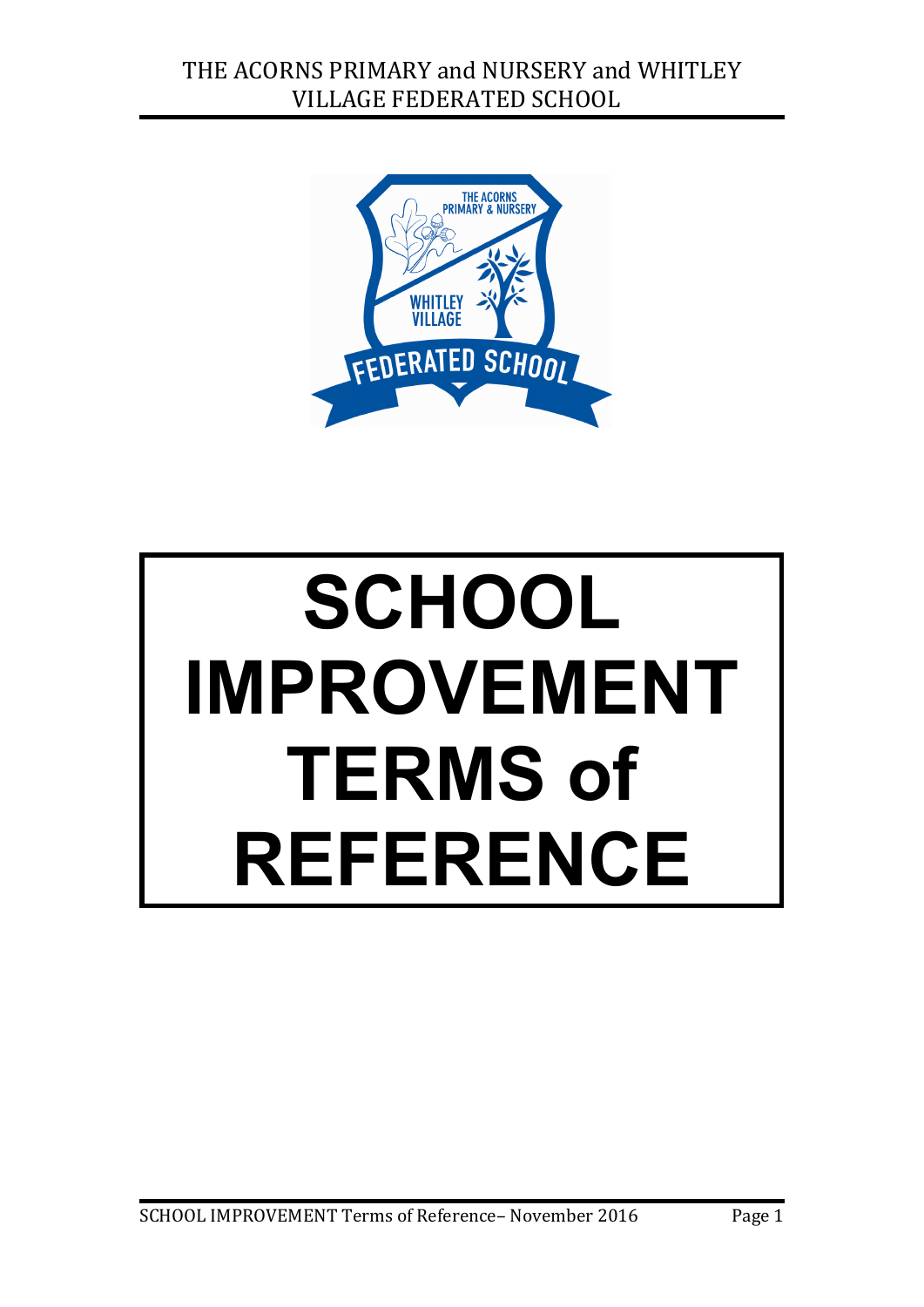### **SCHOOL IMPROVEMENT COMMITTEE**

#### **1. Membership and Chairing**

- The governing body determines the constitution, membership and terms of reference of any committee it decides to establish and reviews them annually.
- A chair must be appointed annually by the governing body or elected by the committee, as determined by the governing body. In the absence of the chair the committee must appoint a chair from its members.
- No person employed at the school may act as chair to any committee.
- Membership of a committee may include persons who are not governors and their entitlement to vote is to be determined by the governing body. However, the majority of members must be governors. Non-governors may not act as chair of a committee.
- A clerk must be appointed to all committees by the governing body.

#### **2. Voting and Quorums**

- Only governors and associate members can vote. No vote may be taken at any meeting where associate members outnumber governors.
- The committee quorum is three governors.

#### **3. Functions**

- The committee will consider matters as set out in its terms of reference or as requested by the governing body, taking advice as appropriate.
- Each committee will recommend the powers that should be delegated to it by the governing body. The governing body will modify and approve these powers as it sees fit and the delegated powers will then form part of the terms of reference for that committee.
- For committees other than the Finance Committee, decisions, which require a spending commitment over and above agreed budget provision, must be referred to the Finance Committee.

#### **4. Procedures and Training**

- The membership of the committee will be determined at the first meeting of the governing body in the autumn term. Casual vacancies will be filled at the first available governors' meeting. The terms of reference of the committee will be reviewed annually.
- The normal procedures and regulations of the governing body also apply to its committees.